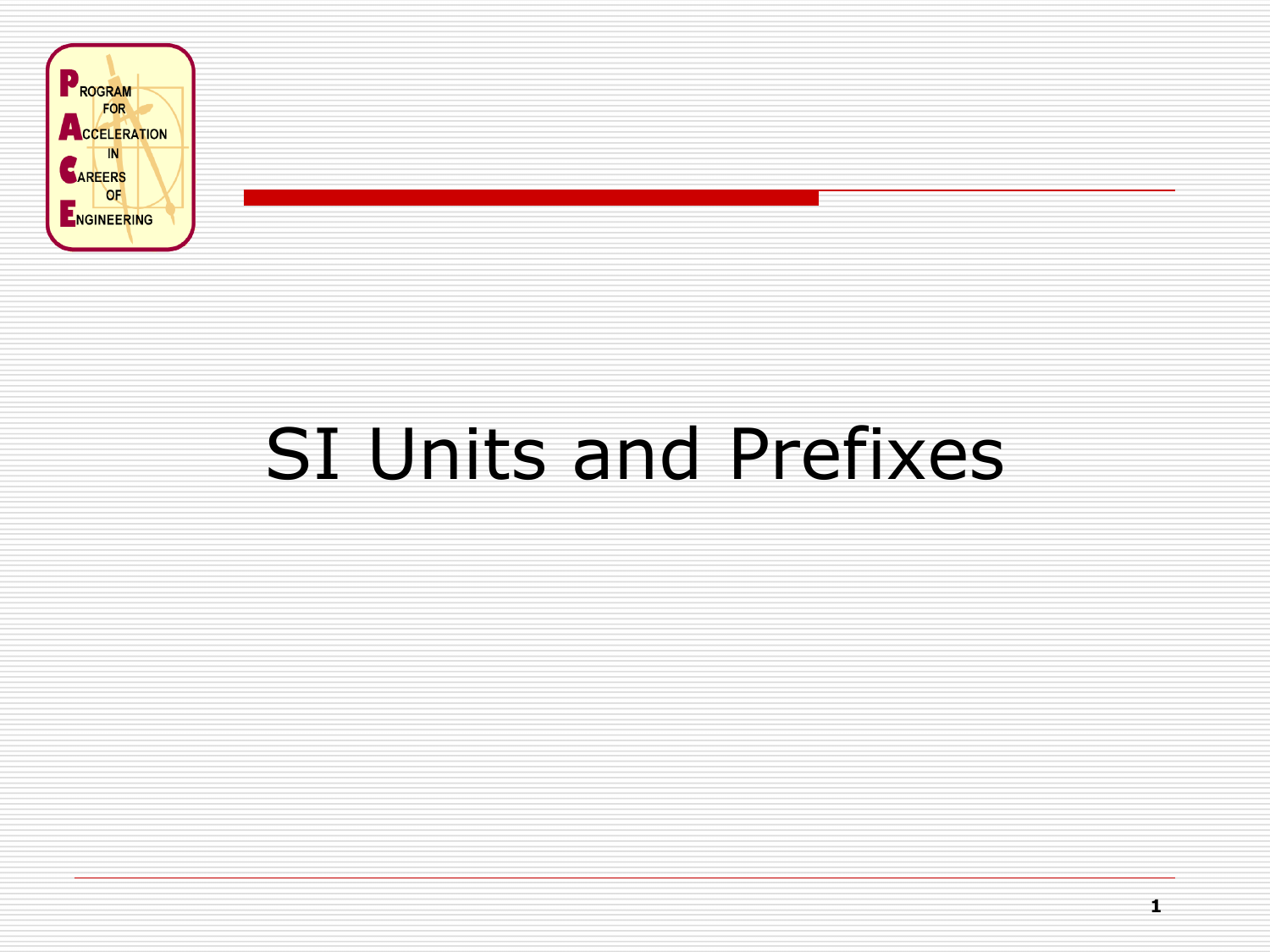# International System of Units

- $\Box$  Abbreviated SI in all languages
	- **Système International d'Unités**
- $\Box$  System of units of measurement
	- Current version adopted by 41 nations in 1971
	- Has long history dating back to 1795
- $\square$  Defines
	- $\blacksquare$  seven base units
	- over thirty derived units
- $\Box$  Unique symbols defined for each of the base units and many of the derived units
- $\Box$  Used heavily in science and engineering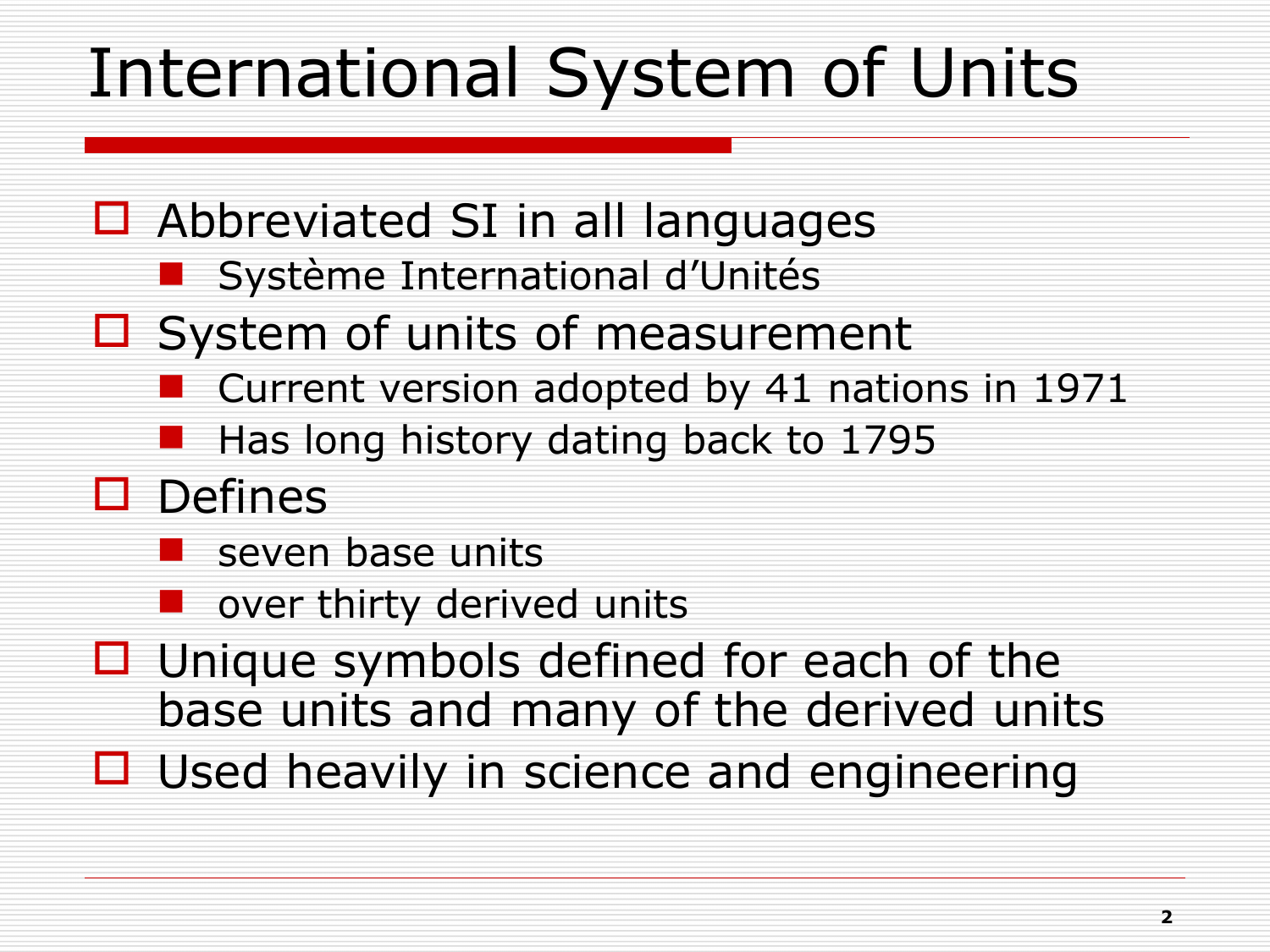#### Prefixes

- $\Box$  Used in conjunction with units of measure to denote larger or smaller quantities
- $\Box$  Twenty prefixes are defined
- $\Box$  Only one prefix is used at a time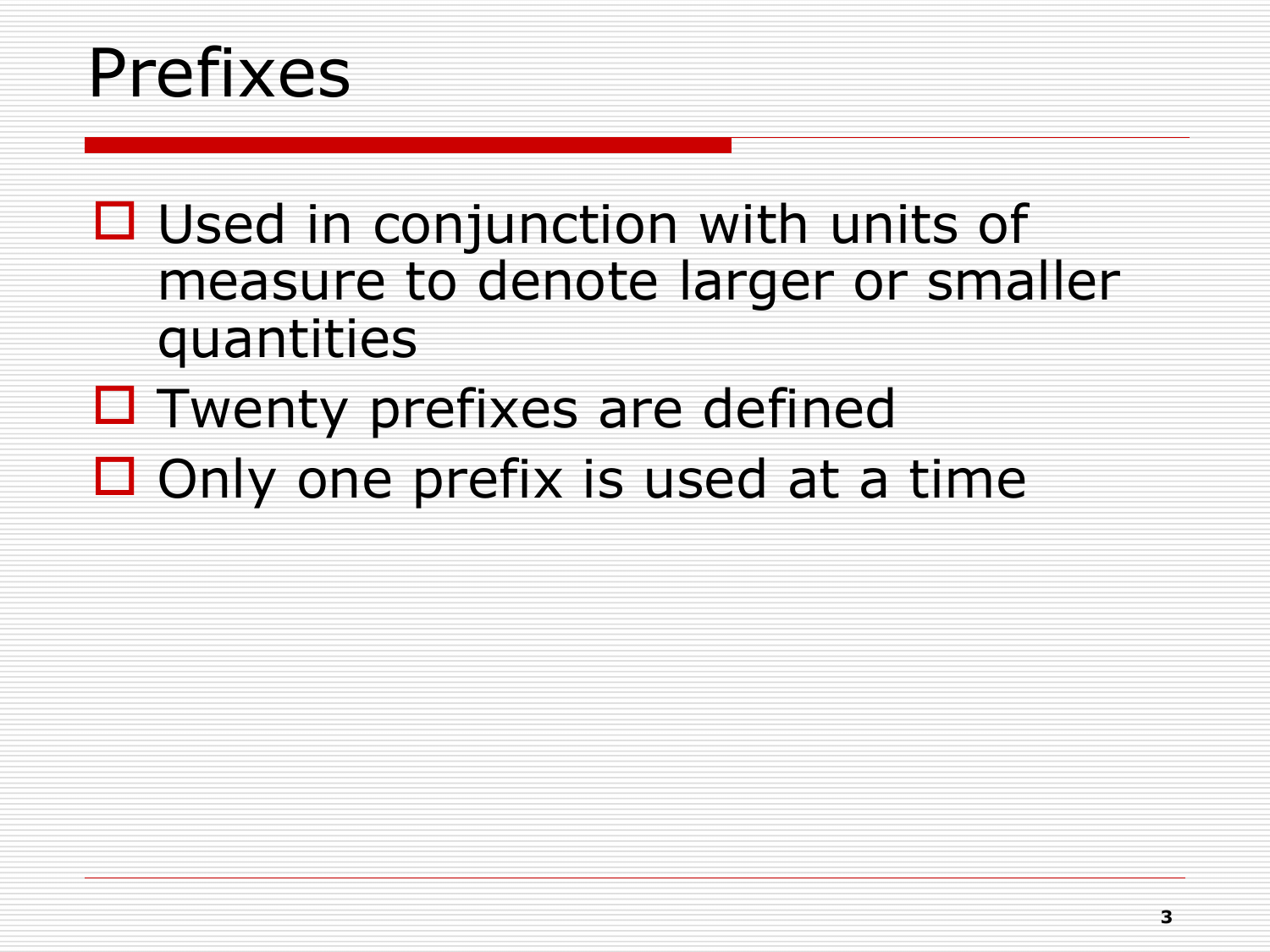## Base Units of Measure

#### $\square$  Seven base units measure

- **length**
- mass
- time
- $\blacksquare$  electric current
- thermodynamic temperature
- luminous intensity
- **amount of substance**
- $\Box$  Each has a name and symbol
- **D** Example:
	- **quantity: length** 
		- unit: meter
	- symbol: m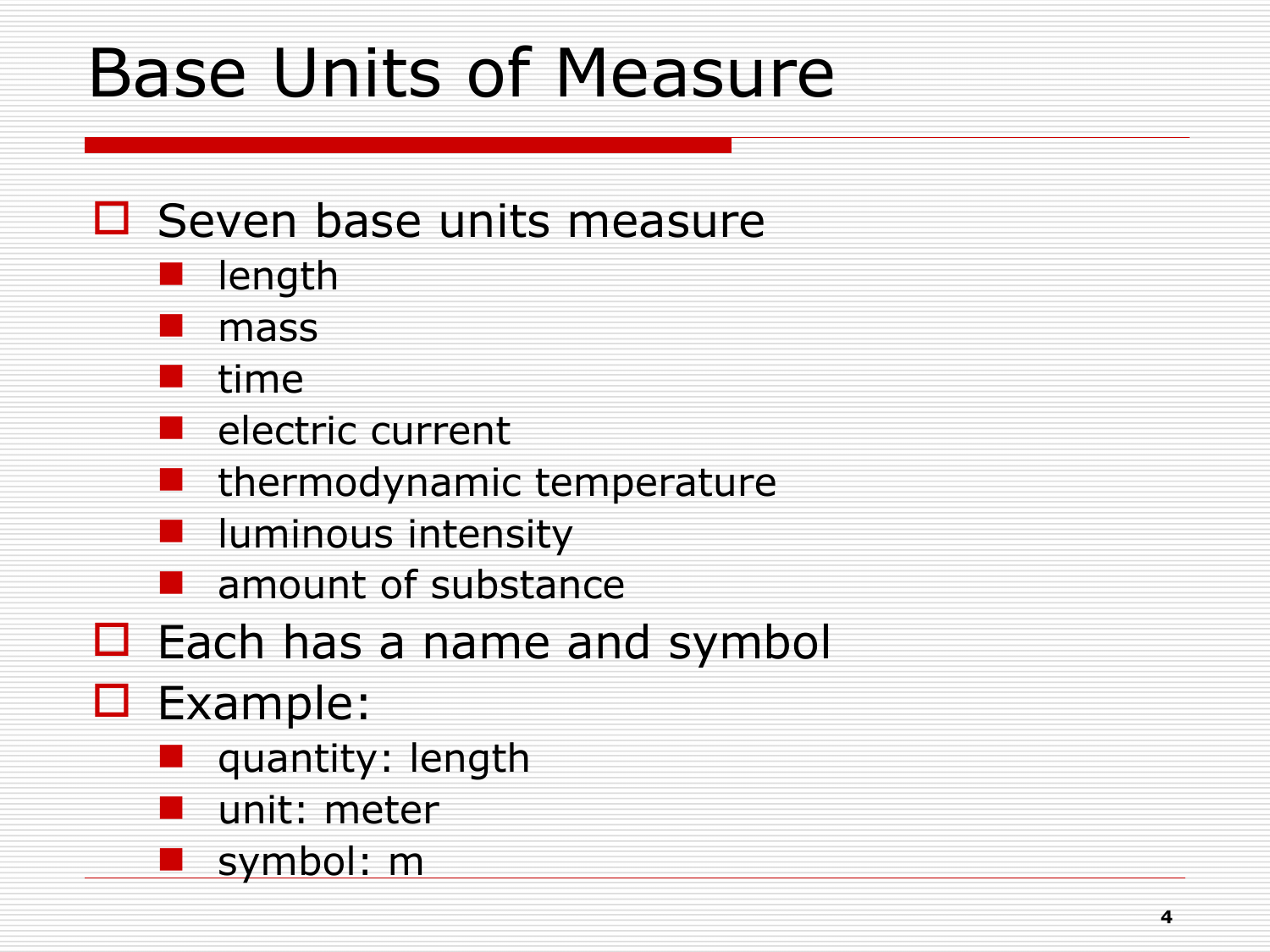## Base Units of Measure

| Quantity                  | Unit     | <b>Symbol</b> |
|---------------------------|----------|---------------|
| length                    | meter    | m             |
| mass                      | kilogram | kg            |
| time                      | second   | S.            |
| electric current          | ampere   | А             |
| thermodynamic temperature | kelvin   |               |
| luminous intensity        | candela  | cd            |
| amount of substance       | mole     | mol           |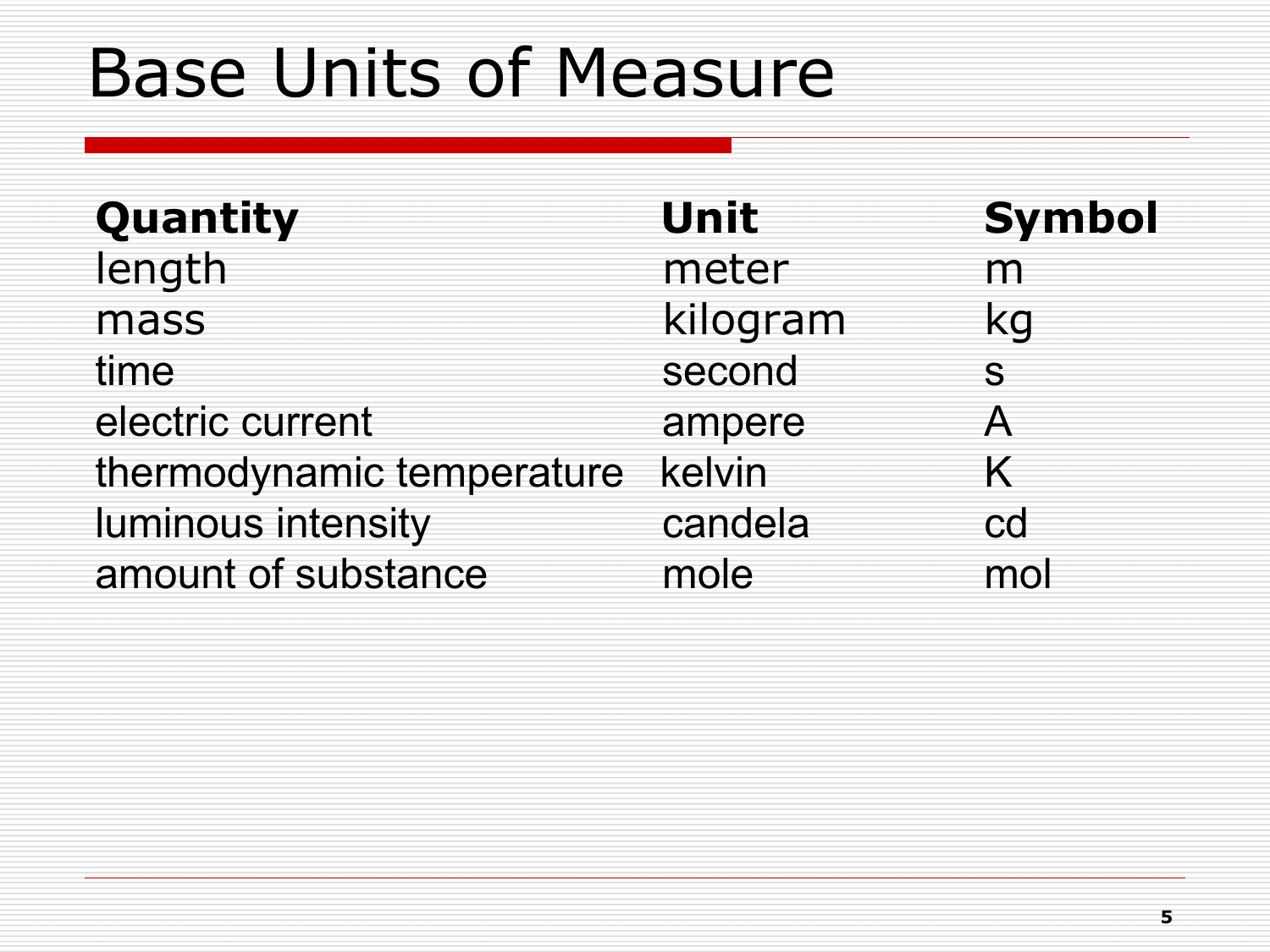### Derived Units

#### □ Units derived or dependent on one or more of the base units

#### **O** Examples:

| Quantity  | Unit             | <b>Symbol</b>              |
|-----------|------------------|----------------------------|
| area      | square meter     | m <sup>2</sup>             |
| velocity  | meter per second | $m/s$ (m•s <sup>-1</sup> ) |
| frequency | Hertz            | $\zeta^{-1}$               |
| force     | <b>Newton</b>    | N $(kg\cdot m/s^2)$        |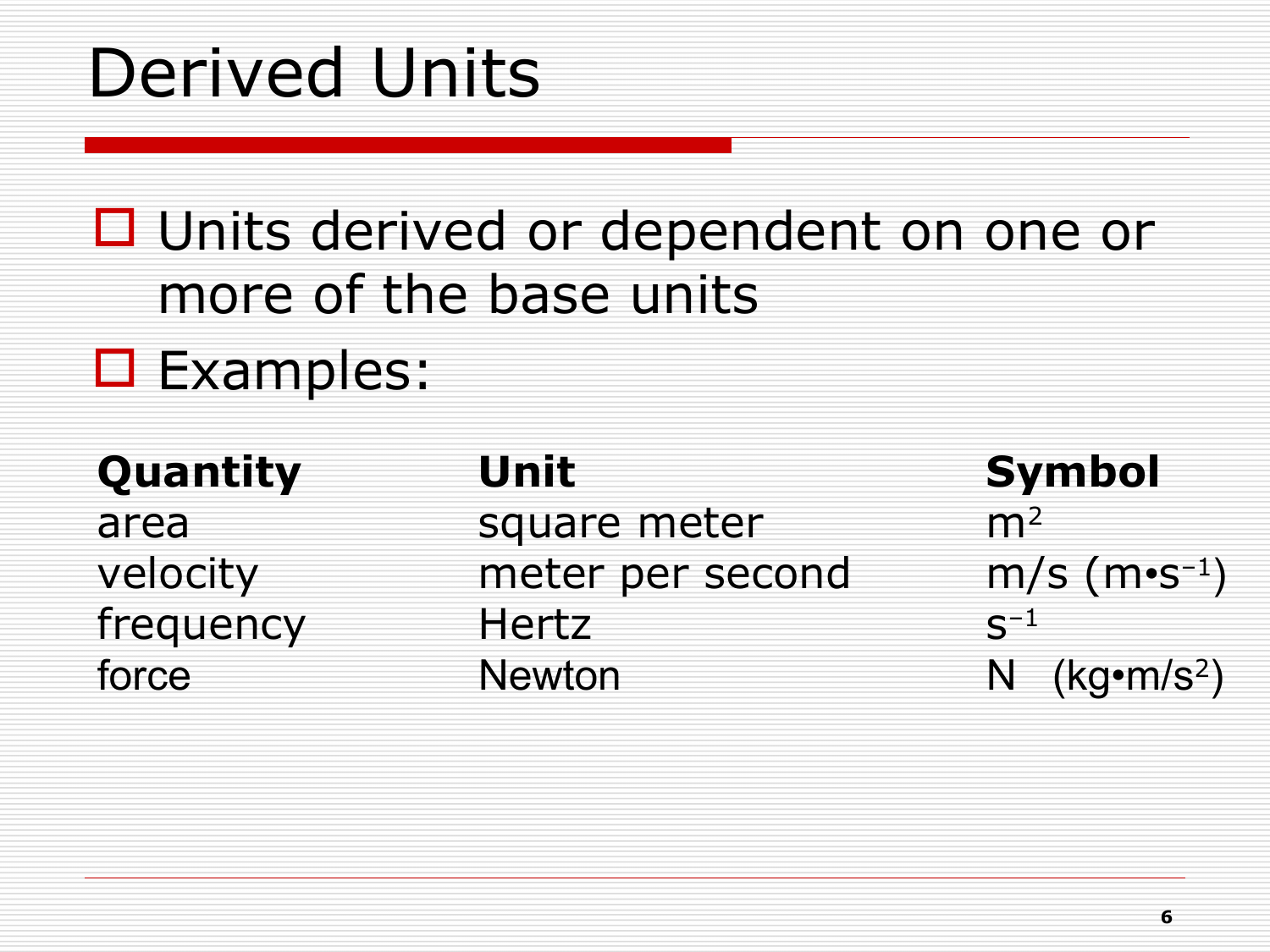## Units Important in Electronics

| Quantity             | Unit    | <b>Symbol</b> |                |
|----------------------|---------|---------------|----------------|
| power                | watt    | W             | (J/s)          |
| electric charge      | coulomb |               | $(A \cdot s)$  |
| potential difference | volt    |               | (W/A)          |
| electric resistance  | ohm     | <u>( )</u>    | (V/A)          |
| capacitance          | farad   | ⊨             | $(A\cdot s/V)$ |
| inductance           | henry   | Н             | $(V\cdot S/A)$ |

J is the symbol for joule, which measures work or energy. It is N•m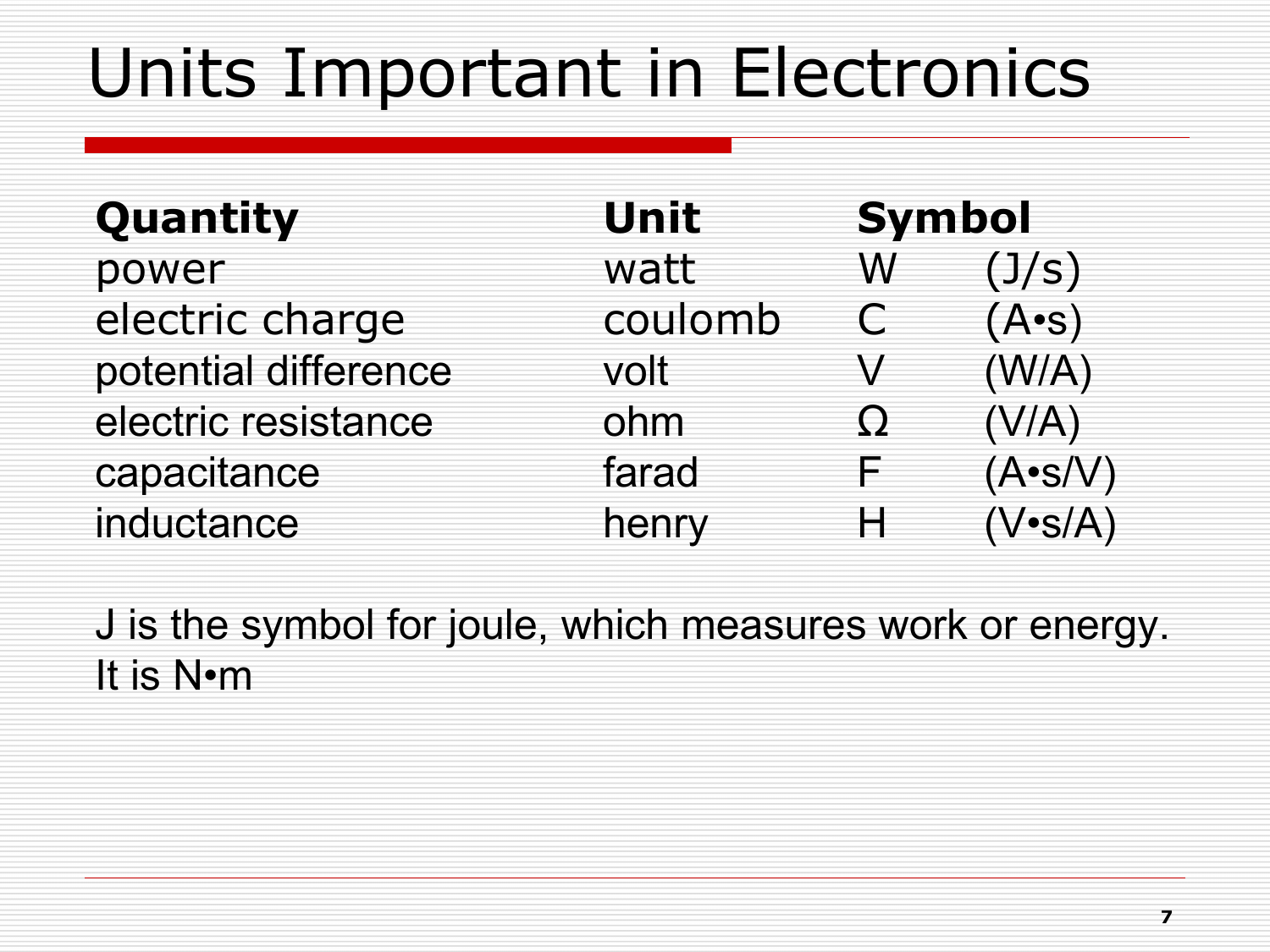#### Prefixes

 $\Box$  Used to augment units to express larger or smaller quantities

- $\Box$  Prefix is placed in front of the unit of measure
	- 1000 W (watts) can be expressed a 1 kW (kilowatt)
	- $\blacksquare$  1/100 meter is 1 cm (centimeter)
- $\Box$  Only one prefix can be used at a time
	- 12,000,000,000 W-Not 12 kMW, but 12 GW
	- 500,000 m Not 5 hkm, but 500 km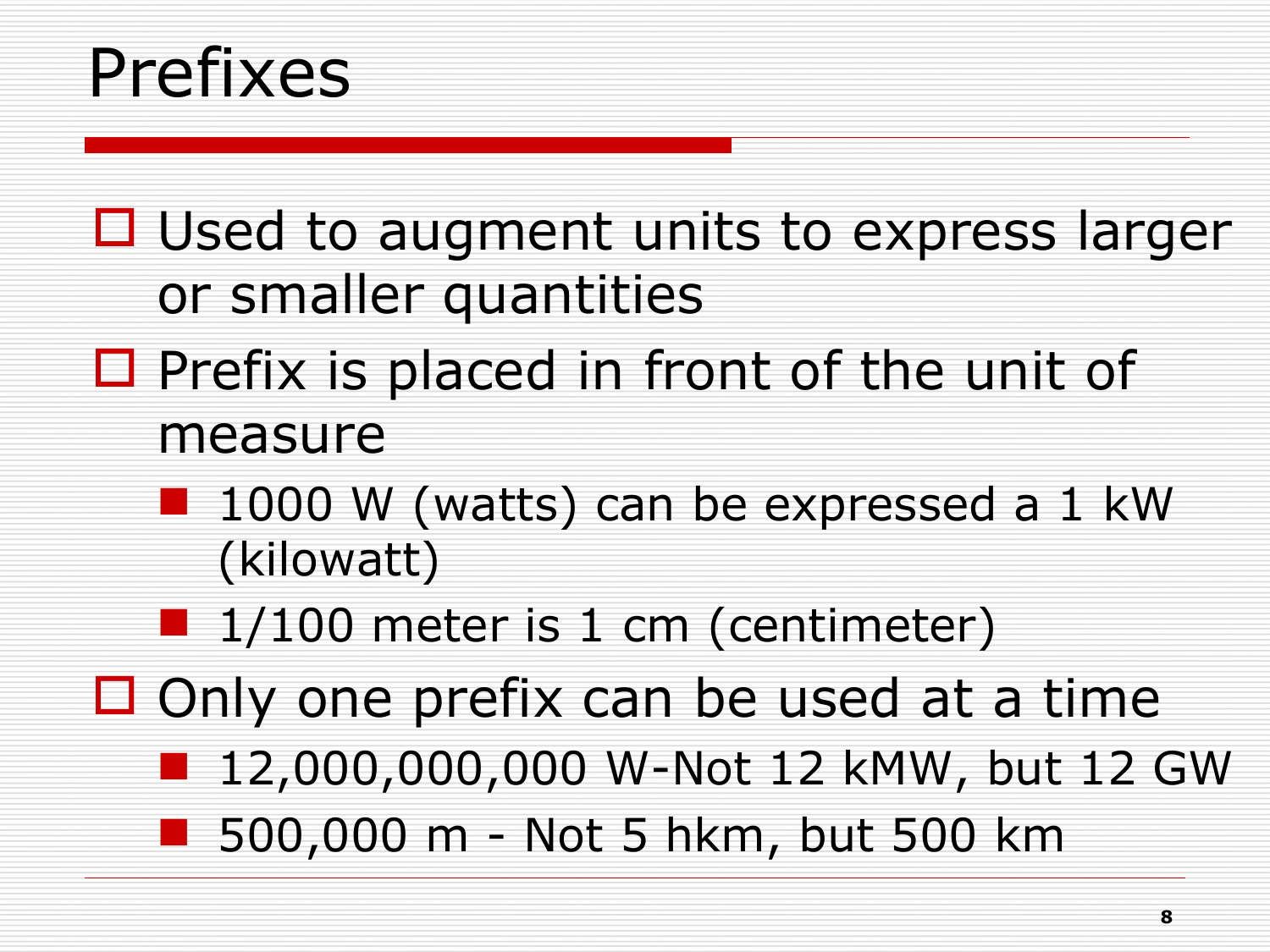## Defined Prefixes

| <b>Factor to multiply</b> | <b>Prefix</b> | <b>Symbol</b> |
|---------------------------|---------------|---------------|
| unit by                   |               |               |
| $10^{24}$                 | yotta         | V             |
| $10^{21}$                 | zetta         |               |
| $10^{18}$                 | exa           | F             |
| $10^{15}$                 | peta          | P             |
| 1012                      | tera          |               |
| 10 <sup>9</sup>           | giga          | G             |
| <b>10<sup>6</sup></b>     | mega          | M             |
| 10 <sup>3</sup>           | kilo          | k             |
| 10 <sup>2</sup>           | hecto         | h             |
| $10^{1}$                  | deka          | da            |

Bold indicates the ones you must know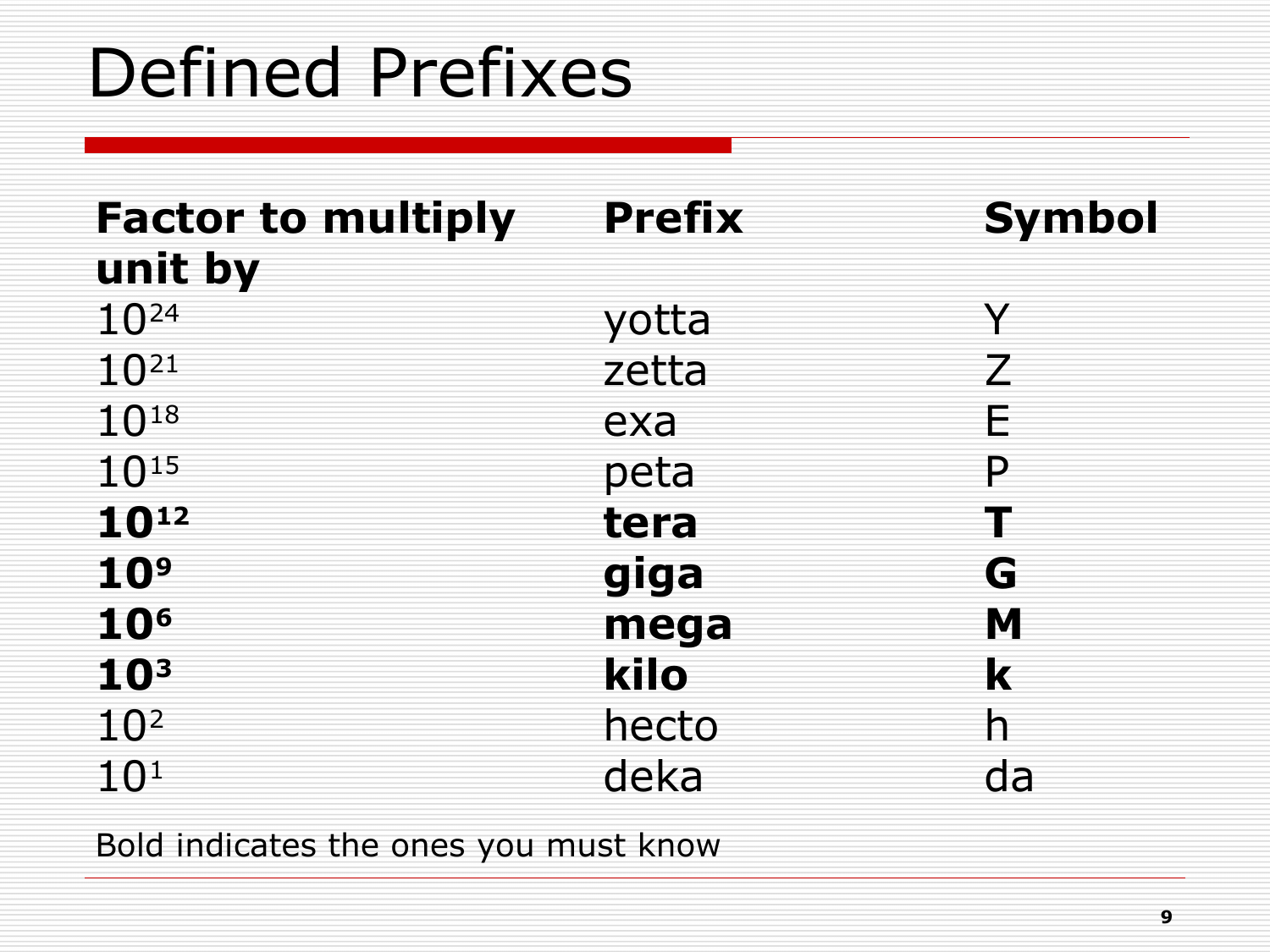# Defined Prefixes (cont.)

| <b>Factor to multiply</b> | <b>Prefix</b> | <b>Symbol</b>  |
|---------------------------|---------------|----------------|
| unit by                   |               |                |
| $10^{-1}$                 | deci          | $\overline{C}$ |
| $10^{-2}$                 | centi         | C              |
| $10^{-3}$                 | milli         | m              |
| $10^{-6}$                 | micro         | μ              |
| $10^{-9}$                 | nano          | n              |
| $10^{-12}$                | pico          | D              |
| $10^{-15}$                | femto         |                |
| $10^{-18}$                | atto          | a              |
| $10^{-21}$                | zepto         | 7              |
| $10^{-24}$                | yocto         |                |
|                           |               |                |

Bold indicates the ones you must know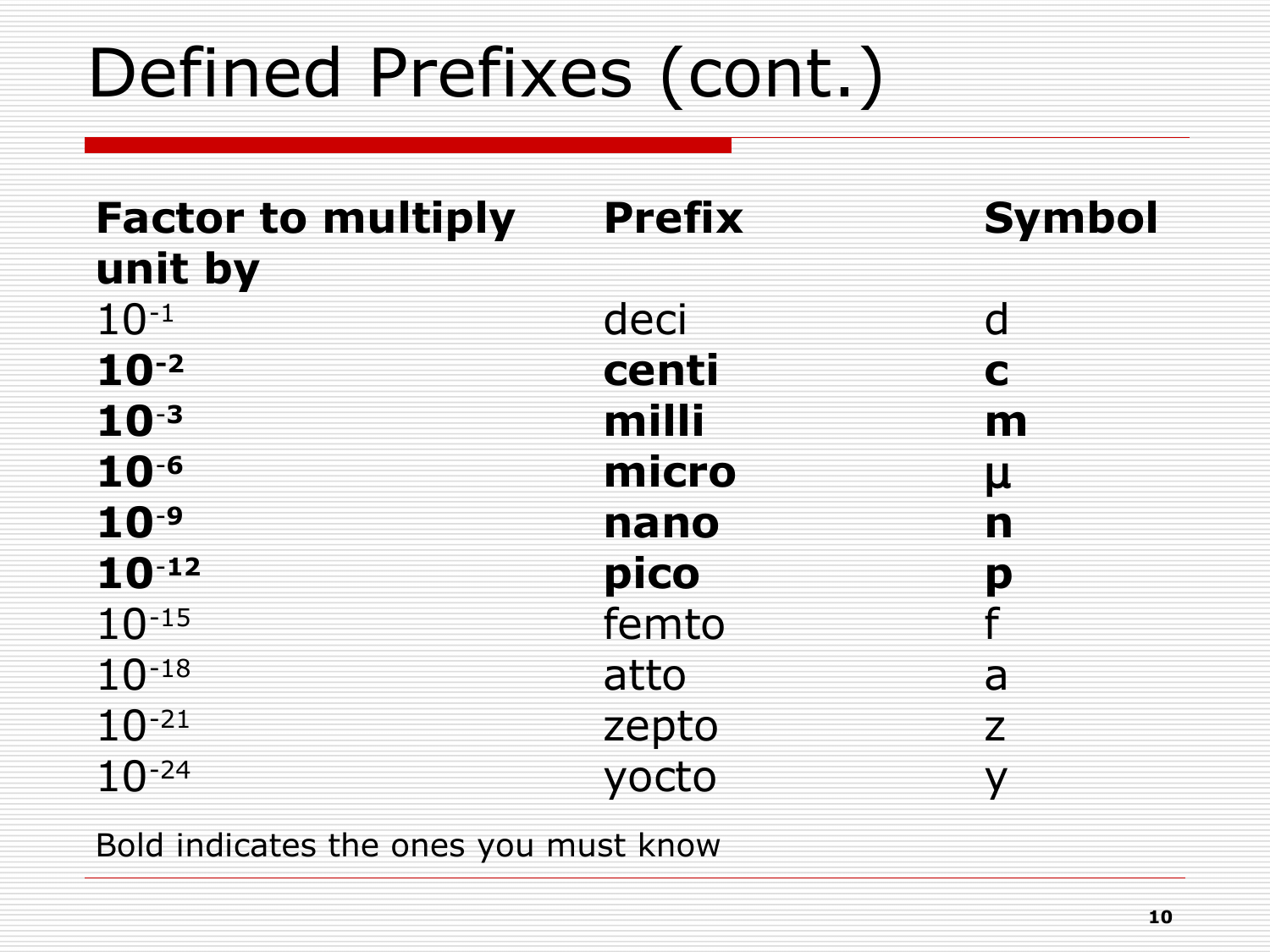# Prefix Examples

- $\Box$  Rather than say 24,000 V (volts), we can say 24 kV
	- $\blacksquare$  24,000 = 24×1000
	- The prefix for 1000 is kilo  $(k)$
	- $24,000 \text{ V} = 24 \text{ kV}$
- $\Box$  A capacitor is an electronic circuit component that stores charge
	- **Ability to store charge is capacitance**
	- **Unit of measure: farad (F)**
	- **Typical value:**  $4\times10^{-6}$  F or 4 µF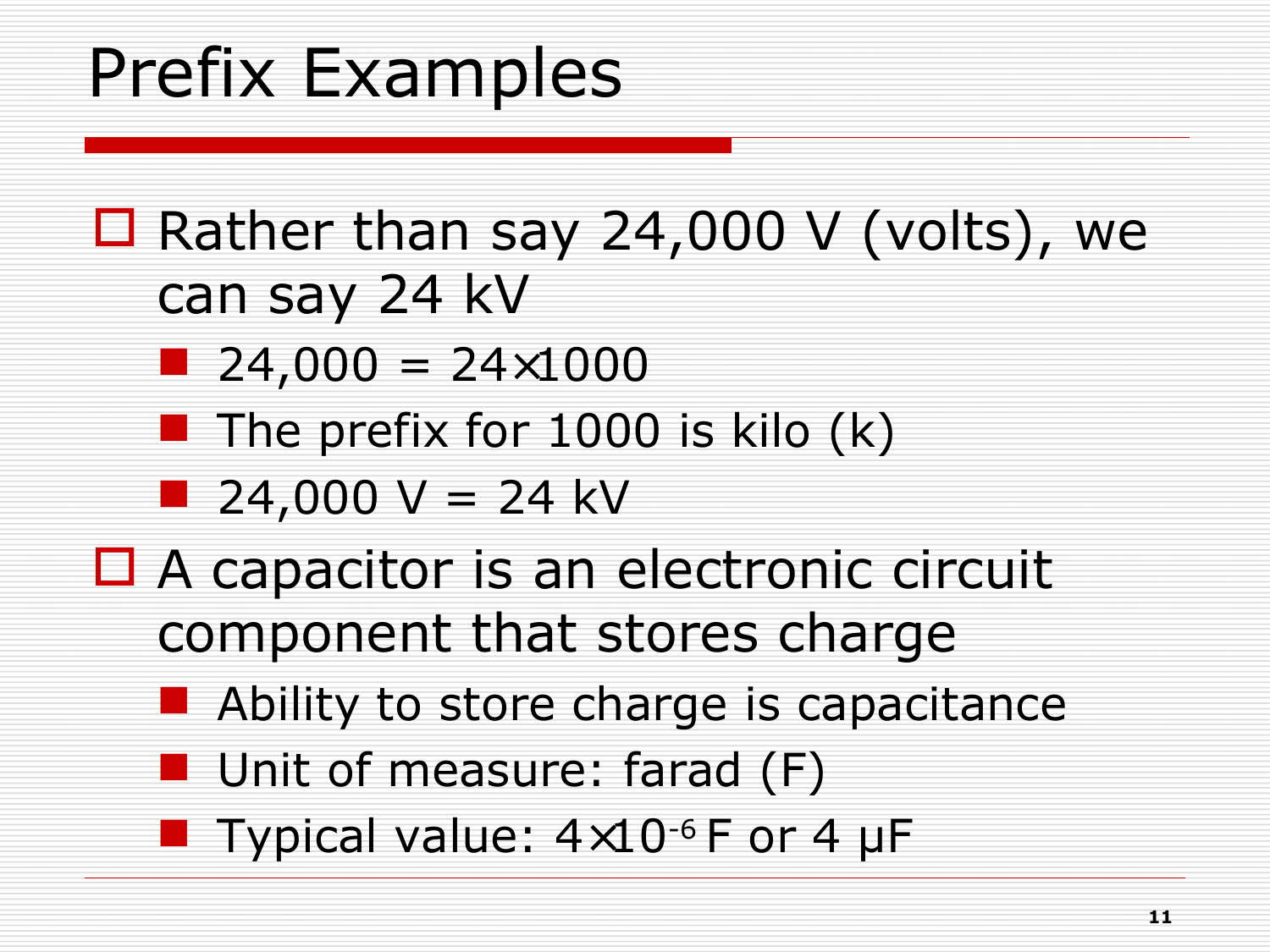# Test Yourself

- $\Box$  What is the unit of electric current? What is its symbol?
- $\Box$  What is the unit of time and its symbol?
- $\Box$  What do these symbols stand for? Some are units. Some are prefixes.
	- m
	- Ω
	- M
	- T
	- $\blacksquare$  kg

G

 $\blacksquare$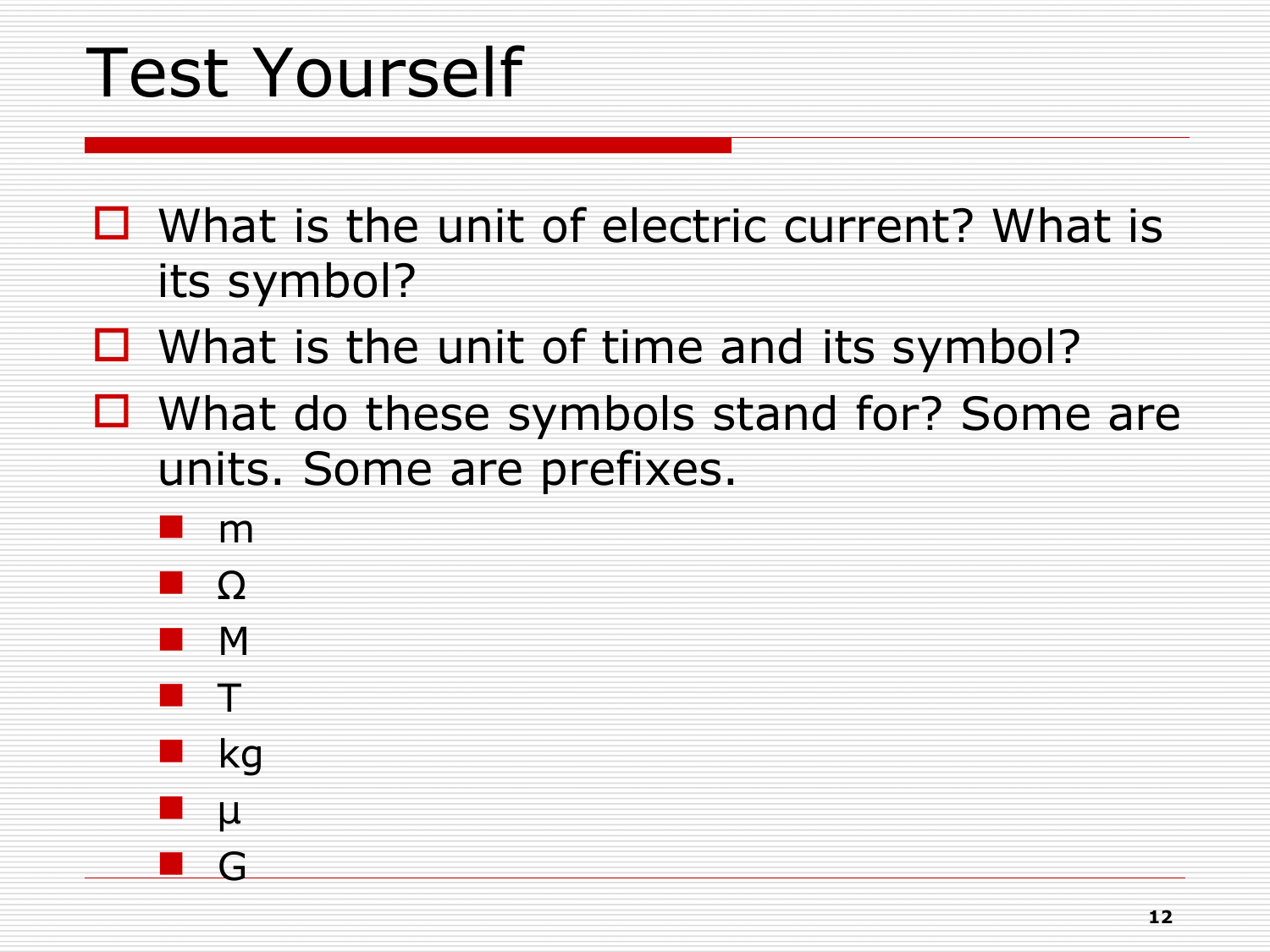### Test Answers

- $\Box$  What is the unit of electric current? What is its symbol? *Ampere, A*
- What is the unit of time and its symbol? *Second, s*
- $\Box$  What do these symbols stand for? Some are units. Some are prefixes.
	- m *milli, prefix for* 10-3 ; *and meter, unit of length*
	- Ω *ohm, unit of electric resistance*
	- M *mega, prefix for* 10<sup>6</sup>
	- T *tera, prefix for* 10<sup>12</sup>
	- kg *kilogram, unit of mass*
	- µ *micro, prefix for* 10-6
		- G *giga, prefix for* 10<sup>9</sup>